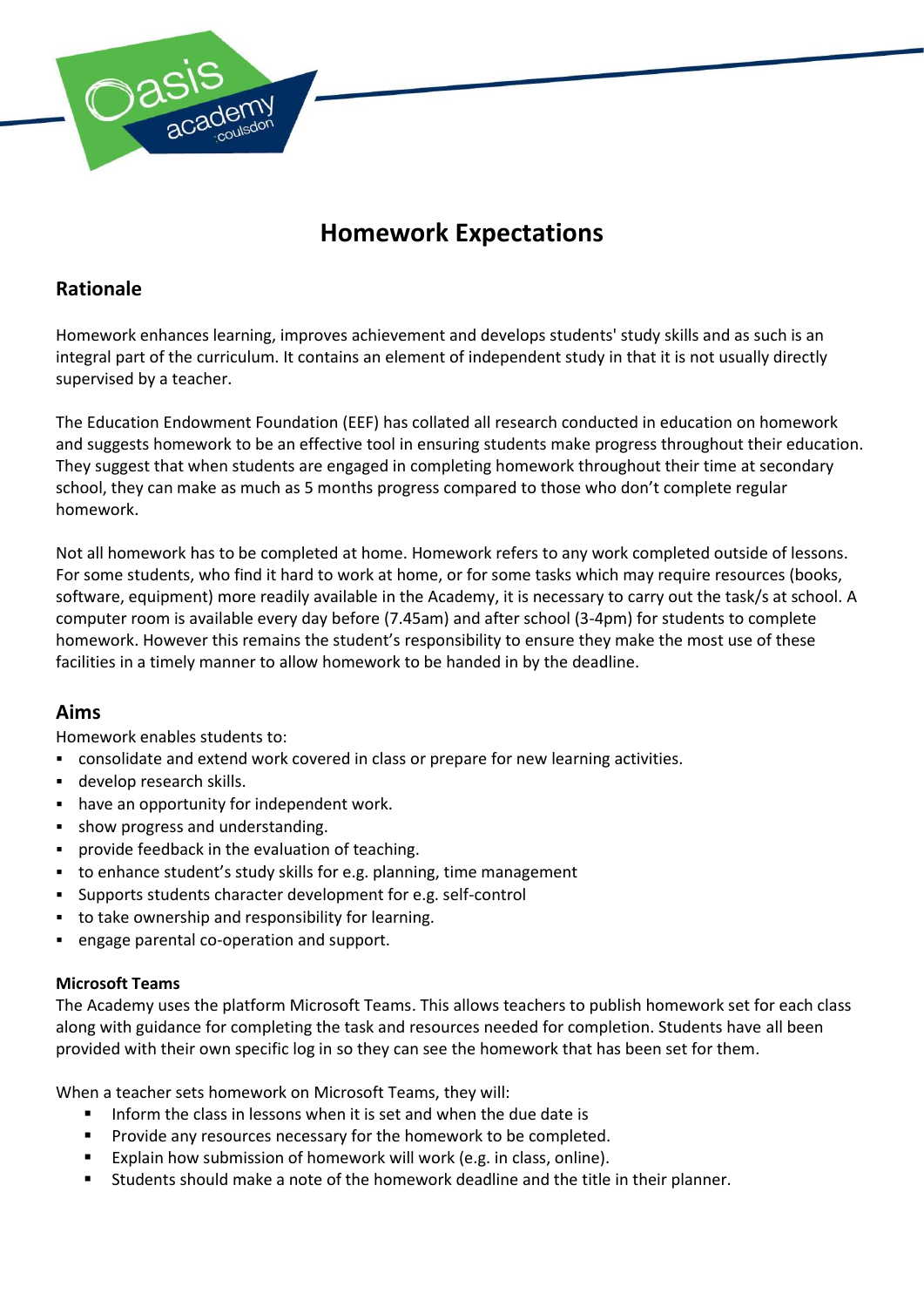All homework tasks set on Microsoft Teams will:

- Include a title and an explanation of the task
- Guidance as to the length, detail and what the finished work should include.
- **Provide modelling for students on how to be completed**

## **Expectations – How often should homework be set?**

At KS3 Core subjects (English, Maths and Science) should set one piece of homework a week. All other departments should set one piece of homework a fortnight. Each piece of homework should take roughly 30 minutes to complete. Where possible at KS3 Core subjects will give one week for homework to be completed once set and two weeks for all other subjects.

At KS4 Core Subject (English, Maths and Science) should set two pieces of homework a week. All other departments should set one piece of homework a week. The length of time these tasks take to complete will vary in each year group but should take a minimum of 30 minutes to complete in Year 9 and up to 60 minutes in Year 11. Where possible at KS4 all subjects will give one week for homework to be completed once set.

Homework is only of use to a student and teacher if it is relevant to the learning done in class either prior to the homework or in preparation for a future lesson. Teachers are always working to ensure the homework they have set is the most valuable use of time for the student. As such whilst every effort will be made to set homework in line with this policy, it is not always possible for teachers to set homework directly in line with the guidance above. Concerns about the quality and quantity of homework being set should be raised initially with the mentor, or Family Leader.

#### **What types of homework can be set?**

Homework can be:

- Independent learning
- Consolidation of work in class
- **Practice learning by doing**
- Completion of course work assignments
- **Research**
- **Revision**
- Reading
- **Interviews**
- Drawing
- **Using ICT**
- **Recording**

## **Responsibilities**

The role of the **student is:** 

- 1. To listen to homework instructions in class.
- 2. To use SMHW to give information on task and deadline/ copy down instructions for the task and deadline date into student planner
- 3. To ask the teacher for assistance prior to the deadline if there are any issues with homework.
- 4. To find access to a computer during the Academy day if necessary and unable to access from home.
- 5. To ensure that homework is completed and handed in to meet the deadline.
- 6. To attempt all work and give their best.
- 7. Complete every homework task set and expect a consequence if this is not done.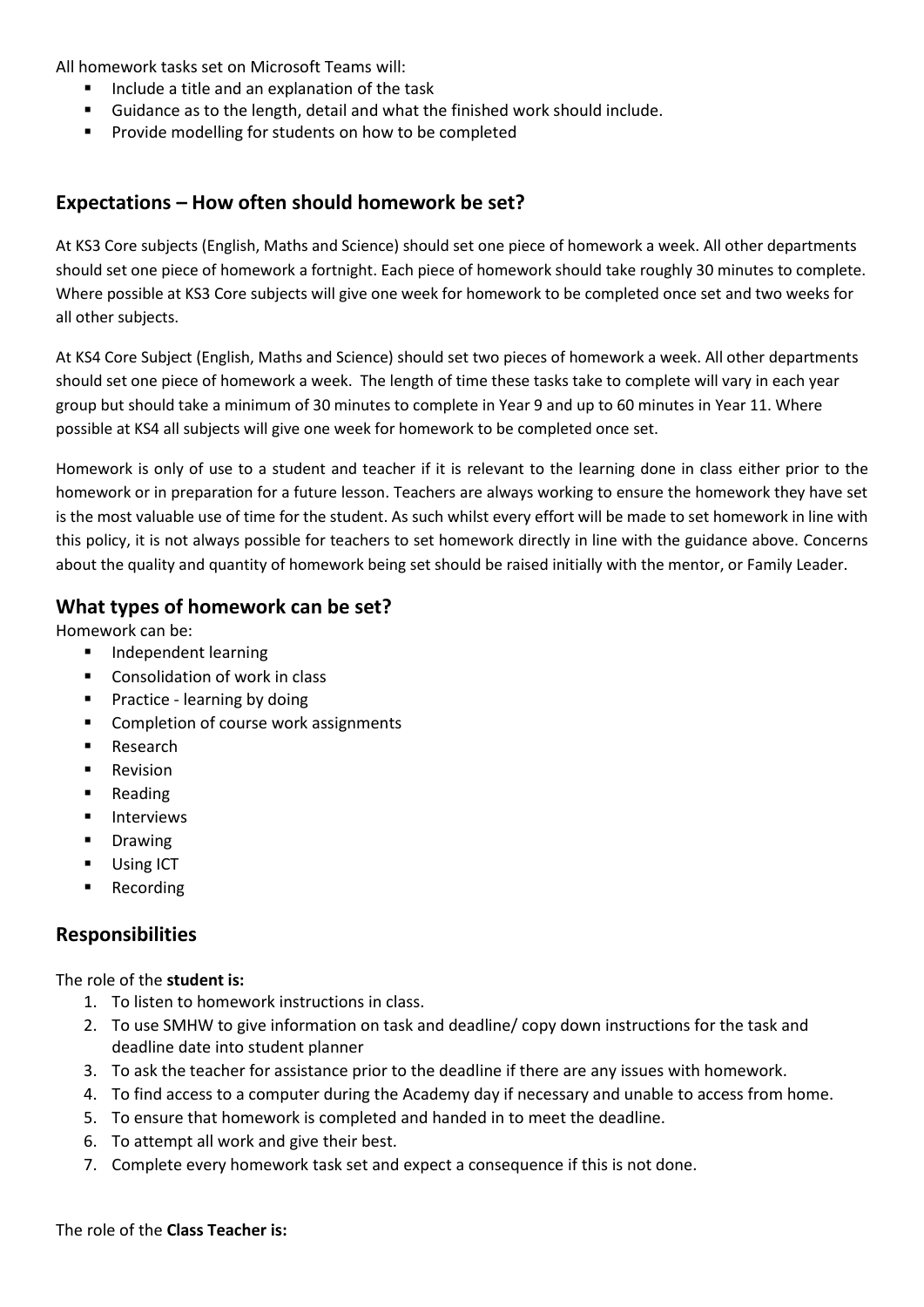- 1. Set homework differentiating when appropriate
- 2. Provide the resources for homework where necessary
- 3. Give full and comprehensive instructions.
- 4. Set deadlines for completed work and ensure that they are met.
- 5. Ensure students write homework into their planners.
- 6. Ensure students get feedback on homework (through self, peer or teacher assessment)
- 7. Provide help and support to ensure students can complete tasks.
- 8. Inform the Head of Department, Mentor and Family Leader, as appropriate, when problems arise.

#### The role of the **Head of Department** is:

- 1. To seek to enhance the quality of homework set.
- 2. To monitor and evaluate homework policy within their curriculum area including:
	- a. When homework will be set.
	- b. How much homework should be set
	- c. Types of homework used.
	- d. Department rewards.
	- e. Managing the consequences for unsatisfactory work in line with Academy policy.
	- f. How and by whom homework will be monitored.
	- g. Homework action plan following most recent detailed monitoring of homework.

#### The role of the **Parent/Carer is:**

- 1. Crucial if a student is to gain success from homework.
- 2. To reinforce its value through positive feedback
- 3. To give students the confidence to persevere, work hard and reach high standards of achievement.

#### Parents/Carers can assist by:

- 1. Providing a table, chair and a quiet place to work.
- 2. Negotiating with the student when homework is to be done as a student's free time is important too.
- 3. Checking the time spent on individual tasks.
- 4. Ensuring that outside clubs do not hamper a student's quality of work and put a student under undue pressure.
- 5. Checking presentation and content of all homework being returned to the Academy.
- 6. Signing the homework planner each week.
- 7. Providing the Academy with information about any problems through the student planner or by contacting the school directly.

#### **Consequences**

With the use of Microsoft Teams, students now have access to see when homework is set and how long is being given for the task to be completed.

It is an expectation that when homework is set all students WILL complete the task. Firstly it is the teacher's responsibility to ensure that students are present when homework is set and that they are given the necessary materials to complete the task.

When homework is not completed, teachers should initially ensure the student has been supported and ensure the tasks set can be completed by the student. If the student still fails to complete the task:

- 1. They will be given a demerit
- 2. Staff should set a deadline for when the task is now due to be submitted.
- 3. If a student fails to hand in this homework or repeatedly fails to meet the first deadline, they should be referred to the Head of Department for a detention.

Where issues with homework completion have arisen and further consequences are needed, class teachers will be supported by Heads of Department and Senior Staff. The systems to be used here include: